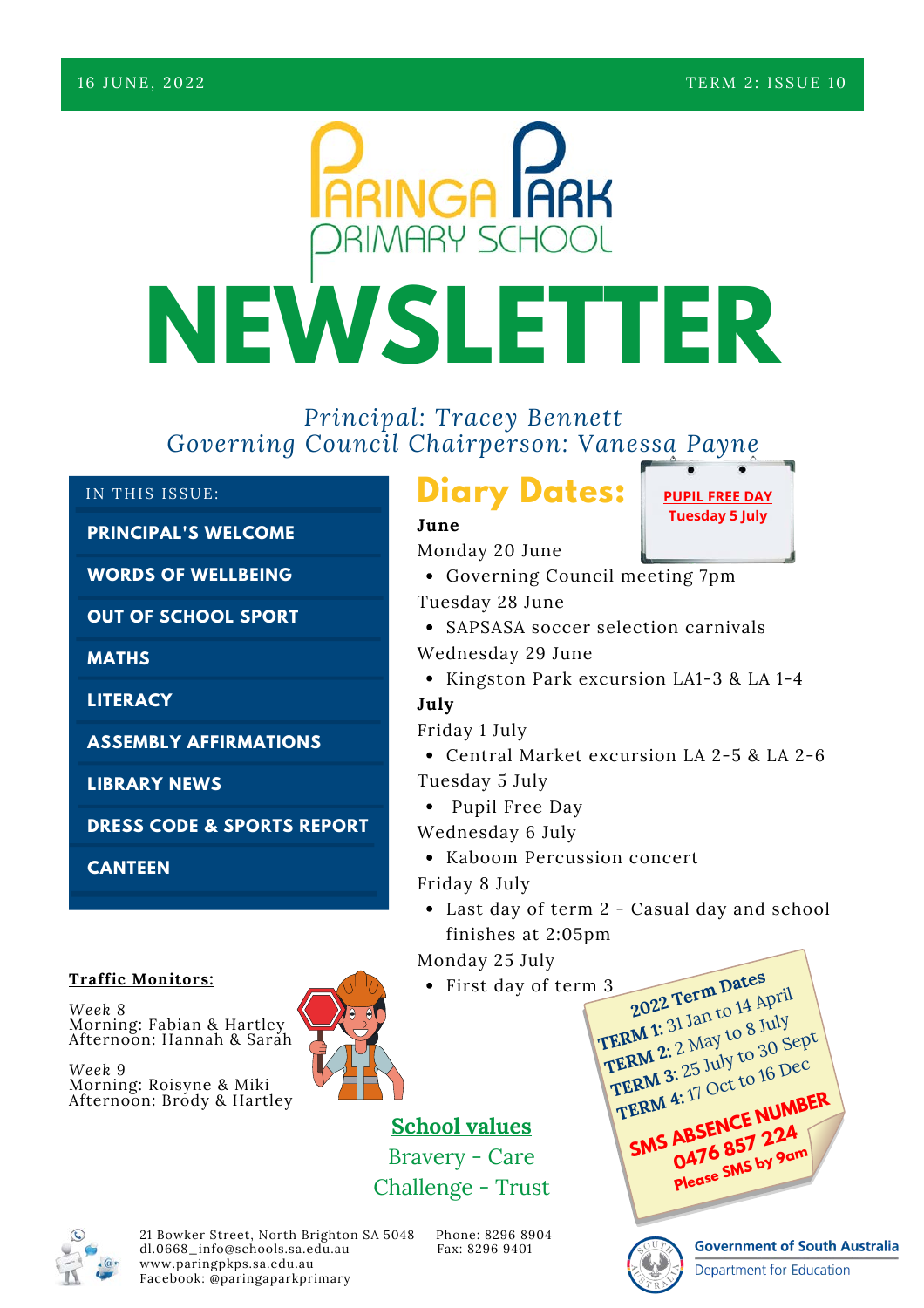### **Principal's Welcome Tracey Bennett**

Dear Families,

**Connect, communicate, include, recognise, consult, collaborate, encourage!** Our relationships with parents are at the centre of success for every child at Paringa Park Primary School. We recognise the diversity of families, and the range of care arrangements that may exist for children. By creating a focus on improvement we monitor and evaluate our parent engagement opportunities through our school planning and whole school commitment to working with parents and students.

Please click on the [link](https://forms.office.com/r/hHLgbLsbGN) to share your thinking about our strengths and your wishes for our school.

We welcome all families to connect with classroom teachers to better understand ways parents can be involved in their child's education.

Here are a few ways parents can help at school…

- Helping in the class, listening to reading, assisting with maths
- Reading newsletters, being interested in your child's schooling, talking to them about their day
- Assisting on excursions, camps etc
- Governing Council, sub committees
- Volunteering in the garden, canteen, library, fundraising, working bees
- Supporting school events and activities

### **Parent engagement framework – building parent-school partnerships**

Here is the link for more information about the Department for Education ["Parent engagement in learning](https://www.education.sa.gov.au/sites/default/files/parent-engagement-in-learning-strategy.pdf) [strategy"](https://www.education.sa.gov.au/sites/default/files/parent-engagement-in-learning-strategy.pdf).

### Payments

Preferred payment method is via Qkr! Please contact the front office for other payment options and for any payment queries.

### Upcoming payments:

- Materials & Services charges
- Growth and Development [year 4] \$12 payment due by Wednesday 29 June 3pm
- Growth and Development [year 5] \$13 payment due by Wednesday 29 June 3pm
- Growth and Development [year 6] \$22 payment due by Wednesday 29 June 3pm
- Kaboom Percussion concert [whole school] \$7 payment due by Thursday 30th June 3pm
- Year 6 camp \$320 due by Wednesday 27 July 3pm
- Migration museum excursion [year 5] \$5 due by Wednesday 27 July 3pm

All school payments are payable by 3pm of the due date. Late payments will not



Qkı

Continued On Next Page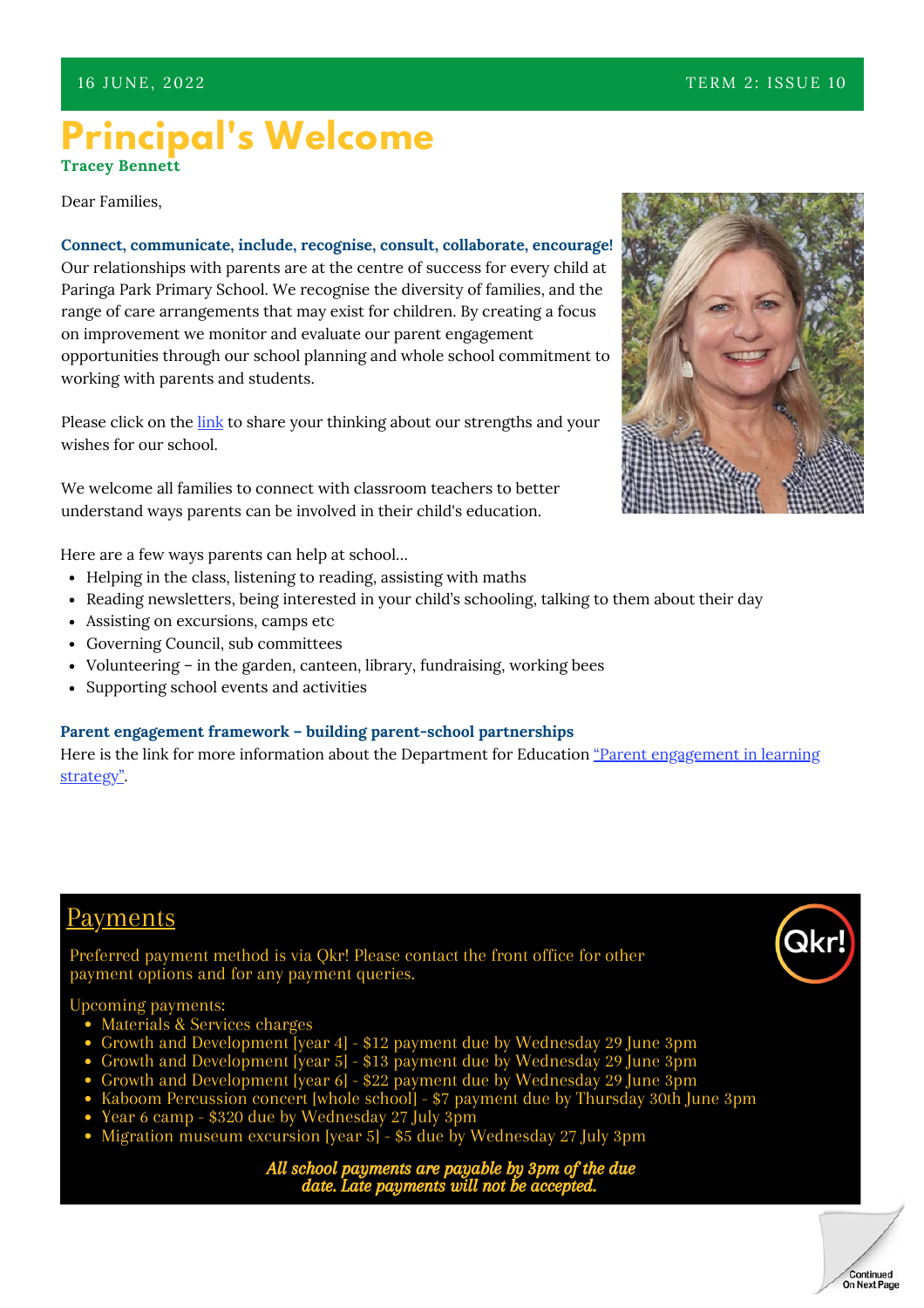### **Principal's Welcome continued...**

### **Landscape Redevelopment Project LA 1 COLA**

We are very excited to announce that our LA 1 junior primary COLA redevelopment will begin in the July school holidays. We anticipate the building works will take approximately 6 to 8 weeks and during the construction the area will be fenced off to cause minimal disruption to students.

We hope that generations of children who will use and enjoy the space now and, in the future, will engender positive health and wellbeing for the school's community. The area under the junior primary COLA is stage 2 of our school redevelopment plan. Please see below the concept plan, keeping in mind changes may be made to this design.



### **Words of Wellbeing (WOW) Jamie Meredith**

### **Effort is the key to academic success**

Teachers are just putting the final touches on student reports before they are given to leadership to read and review and then in week 10 (3 weeks) they will be posted online for you to look at and discuss with your child.



It is always helpful to remember, this report is a progressive report. Teachers would have been in contact with you already around possible grades so there are no surprises for families, however it is so often the case that as parents we can forget to value the effort and determination our children put in to get their grades.

The practice of not mentioning grades to your child but focusing on the effort is a practice that has psychological backing. Yes grades are important, don't get me wrong, as a school we analyse student performance to determine how we are going as a school and the directions we must take. However, grades alone don't determine long term success; effort and perseverance does.

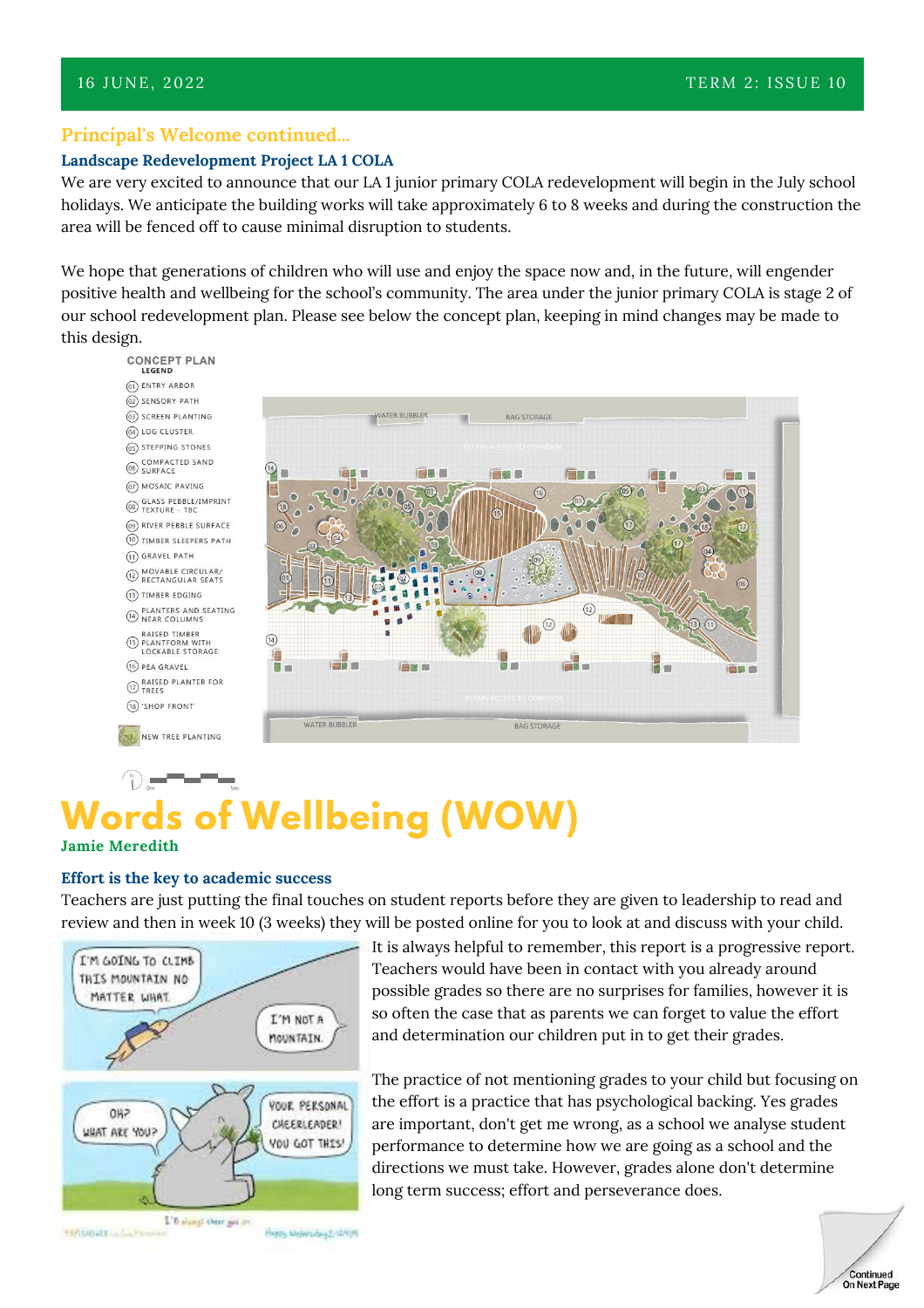### **WOW continued...**

So when the reports come in, make the first comments with your child about the effort column and see if this makes for a positive conversation. Sure discuss the grade after, but say "gee I know you have put in so much effort in English this term and really tried your hardest and the effort in your report shows this, well done for not giving in and being your best". With this conversation continued over time, you won't need to be shelling out money for your child to get A's in year 10 and 11. They just want to do it because of the power perseverance gives them.



#### **REMINDER: Pupil Free Day Week 10, Tuesday 5 July**

Students will have a Pupil Free Day on Tuesday 5 July so all staff can engage with a full day of training in Restorative Practice and Circle Time training to underpin a consistent approach in managing student conflicts and restoring relationships between students. The training centres on our core values of Care,

Challenge, Bravery and Trust and how staff (both teachers and support staff) can support students' needs in their daily social challenges. The day will be run by the Centre for Restorative Justice.

### **Winter Connectors Jamie Meredith**

*Family friendly events in Adelaide that can help you can connect with your family and have a shared experience together to build memories. Just google to find out more.*

### **Brighton Winter Solstice**

#### Saturday June 18

Jetty Road is locked down for an all day street party with fires, food trucks and lots of activities for kids, plus some nice things for mum and dad too. The last one was fantastic and it is happening again from 10am to 9pm.

#### **AFL games are free for kids (Rounds 14-17)**

June 18 - July 2

Get along to the 2 Port games or a Crows game with the kids free of charge. Rug up and watch some quality footy from both the SA teams as they fight to get the best out of the remaining rounds of the year.

### **Brixpo Lego Fan Event**

### Saturday July 9

This event has been growing every year since it started in Adelaide. This year it is bigger than ever with more displays, things to do and stars from the Lego Masters show. Tickets for this are affordable but sell out very quickly.



**There will be an on site RRHAN-EC workshop for those volunteers that haven't done or need to update their training. This workshop will be held on Friday 1 July from 9am to 12 pm in the PPPS library. Please ensure that you RSVP to Erica (Email Erica.Staude25@schools.sa.edu.au or phone 8296 8904) to ensure availability.**

# **Out of School Sport**

### **Jamie Meredith**

A reminder to all families that our Out of School Hours Sports participants, families and spectators are subject to the Out of School Hours Sport Code of Behaviour. All participants and spectators are required to treat coaches, coordinators and volunteers with respect. We appreciate the time and effort that all of our volunteers put into creating these opportunities for our children, without our volunteers we would be unable to provide this service to our students. A copy of the Code of Behaviour can be collected from the front office or accessed via our website.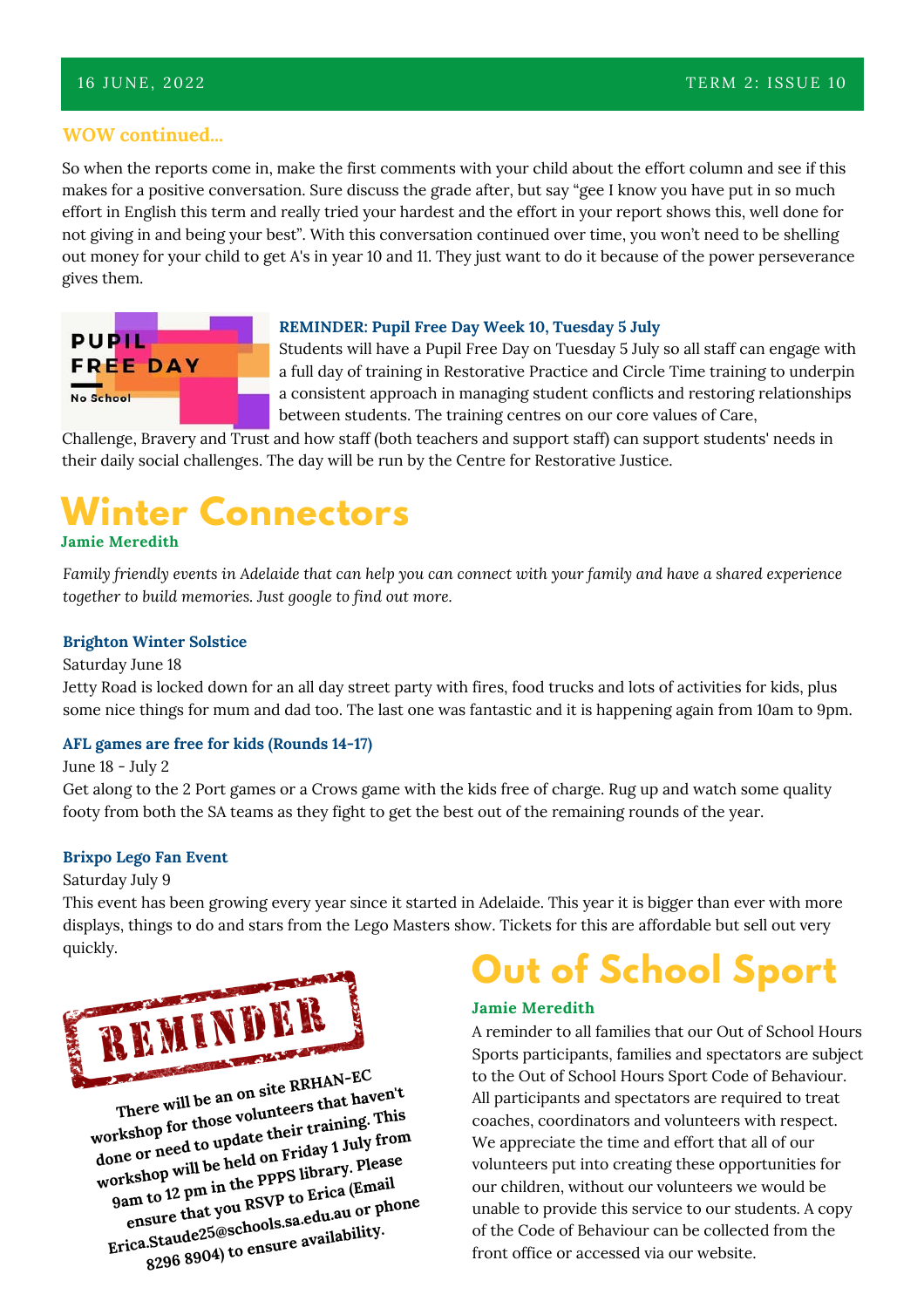## **Maths**

#### **BeeBots Kirsty Arnold & Julia Cross**

As part of LA1-7's exploration of transformation and location, students had the opportunity to play with BeeBots. BeeBots are small robots that can be programmed to follow a path with a sequence of instructions. To be successful children needed to draw a path, accurately program their BeeBot to follow the path and make any adjustments if needed. Using Beebots also connects to Digital Technologies by creating algorithms.



*"First we got into partners. When we pressed the buttons and pressed go it went forward*



*that many times. We had to draw a track in our Maths book and draw*



*the path with chalk on the floor for the BeeBots to follow" - Oscar*

### **Literacy Anna Neck**

### **Speech pathology project 2022 update:**

In term 1 and 2 last year, Department for Education speech pathologist, Kathryn Anderson, worked with the school one day per week to support the site with phonemic awareness training. In late 2021, Kathryn presented to Governing Council and it was agreed that the school would continue to engage a speech pathologist one day per week in 2022. This year, Kathryn has gone on maternity leave and I (Anna Neck) have stepped into the role. I have really enjoyed my time at Paringa so far. Staff and students have been welcoming and open to collaborating with me on this project.

The initial focus of the 2022 project has been a continuation of the phonemic awareness testing and intervention planning for year 3-5 students that started last year. Phonemic awareness is a key skill for literacy development (i.e. it is one of the 'Big Six' skills for effective reading). In the early years, phonemic awareness is targeted through the Heggerty classroom program. However, in middle/upper primary, students can sometimes still require support to develop 'advanced' phonemic awareness skills. Developing these skills can support students to become more accurate and proficient readers. This year so far, we have been able to set up four small groups of phonemic awareness intervention for year 3-5 students as well as some individualised programming for certain students. I have provided training in phonemic awareness testing and intervention for year 3-5 teachers and three SSOs. I will continue to monitor the phonemic awareness intervention in term 3 and I will support staff to complete post-testing later in the year to track student progress.

In addition to the phonemic awareness focus, I have delivered a whole-site staff training on 'oral language' development. Pre/post staff surveys were completed for the training and the data indicated a positive improvement in teacher knowledge for: the components of oral language; the diagnostic term 'Developmental Language Disorder'; and literacy theories including 'the Reading Rope' and 'The Simple View of Reading'.

### What's next for the project?

I will be providing a second training for staff before the end of term, which will focus more specifically on the language area of 'vocabulary'. Following this, I will use my term 3 visits to collaborate with teachers to develop high impact vocabulary teaching strategies for their classroom topics. There will also be an opportunity to provide some further training of SSOs in areas of the Big Six skills including oral language and fluency.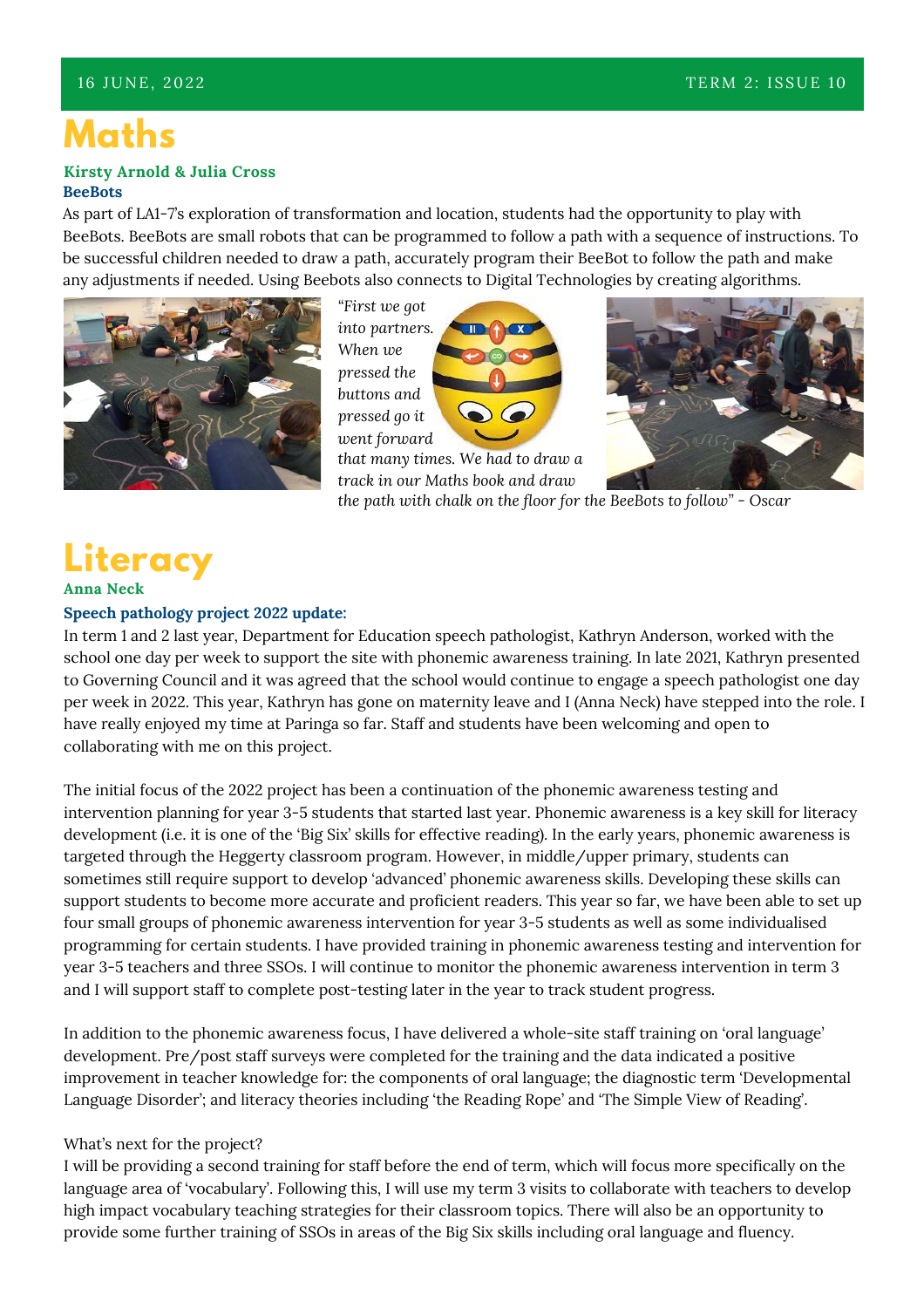# **Assembly Affirmations**

**Trust**

# **Congratulations to the following students and classes who were acknowledged at our last assembly for** Bravery upholding our school values. Care

- **Ashton B (LA 1-4) For showing care and helping out with classroom jobs and responsibilities.**
- **Lucas G & Tommy P (LA 1-5) For taking on the challenge of time problems in maths at well above a year 2 level.**
- **Lucas G & Matteo D (LA 1-5) For showing bravery by volunteering to perform a poem in front of the class.**
- **Eli C (LA 1-7) For being a role model to others and making strong listening choices when those around him are not.**
- **•** Jemma P (LA 1-7) For consistently making strong learning choices even though **the learning might not be easy.**
- **Micah R (LA 1-8) For always showing care for others in our class and being a responsible class member especially when managing the chromebooks.**
- **Chloe C (LA 1-8) For always giving her best, being very responsible and a great role model for her class.**
- **Goldie G (LA 1-9) For showing care when she helped our new children in our class. She showed them around the school and made sure they had someone to play with. Challenge**
- **Maximos C (LA 1-9) For always being polite and saying good morning to his teachers. He is always working hard and puts a lot of effort into his learning.**
- **Gracie L (LA 2-11) For always showing kindness and care towards other students and staff.**
- **Max B (LA 2-11) For being an all round awesome PPPS student. He challenges himself in his learning, he looks after his environment and is always kind to others**
- **Alice D (LA 2-6) For having a positive attitude towards her work and is willing to accept challenges as part of her learning journey.**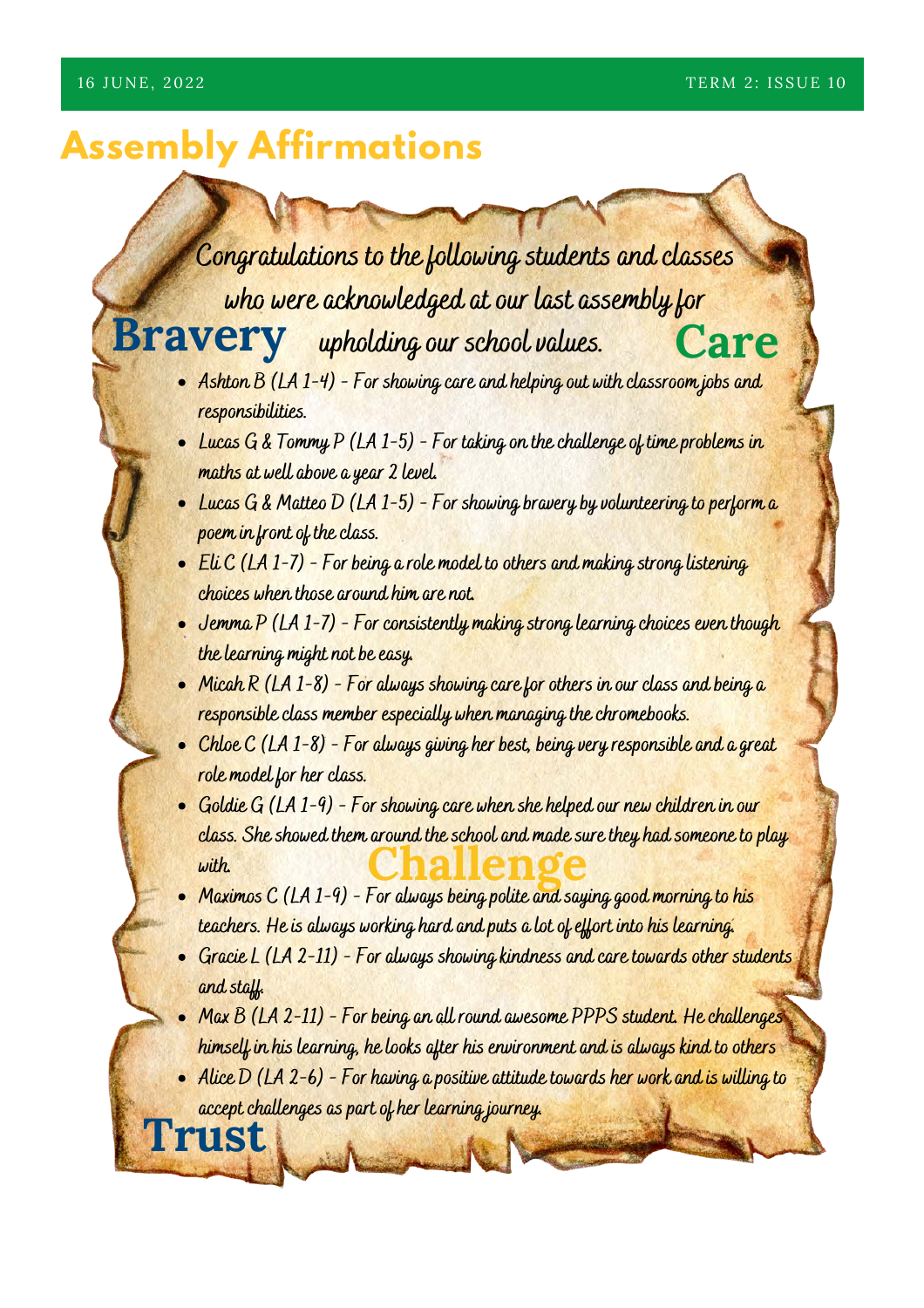# **Library News**

**Tracey, Deb, Anne and Caroline**



Congratulations to the following children for completing their Premier's Reading Challenge.

| Nika Z.         | Alyssa D.B. | Jake D.   | Eloise F. | Harry M. |
|-----------------|-------------|-----------|-----------|----------|
| $2 - 6$         | $2 - 11$    | $1-6$     | $1 - 2$   | $1 - 3$  |
| Lydia D.<br>1-5 | Scarlett N. | Bailey W. | Dean T.   | Halle S. |
|                 | $1 - 5$     | $2 - 11$  | $1 - 2$   | $2 - 6$  |

# **Dress Code**

### **Emma Neilson**



With the colder weather setting in, we have ordered more winter stock. Unfortunately our rugby jumpers take longer to arrive. They have definitely been ordered but are still a few weeks away from delivery. So, if you place an order on Qkr and we don't have your ordered size, please don't despair, a note will go home to let you know and we will send it home with your child as soon as it arrives. It also might be the perfect time to ensure your child brings some spare



- school jumpers plain bottle green (hoods are not permitted) Please remember our winter school uniform is:
- rugby jumper (school issued only)
- pants plain navy blue
- rain jacket navy blue
- winter tunic (school issued only)
- beanie (school issued only)

All these items are available to purchase from the school using the Qkr app and if orders are made by 5pm they will be sent home with students the following day. More information on dress code requirements can be accessed from our [website.](https://paringpkps.sa.edu.au/wp-content/uploads/2020/10/Dress-Code-Policies-and-Procedures.pdf)

# **Sports Report**

### **Michelle Burton**

### **Netball**

Congratulations to Emily who has been selected in the South West District netball team. She will play in the State Carnival next week. Well done Emily and good luck!

### **Hockey**

Well done to Kyle and Levi! The boys have been selected in the South West District hockey team and will play in the State Carnival next week. Good luck.